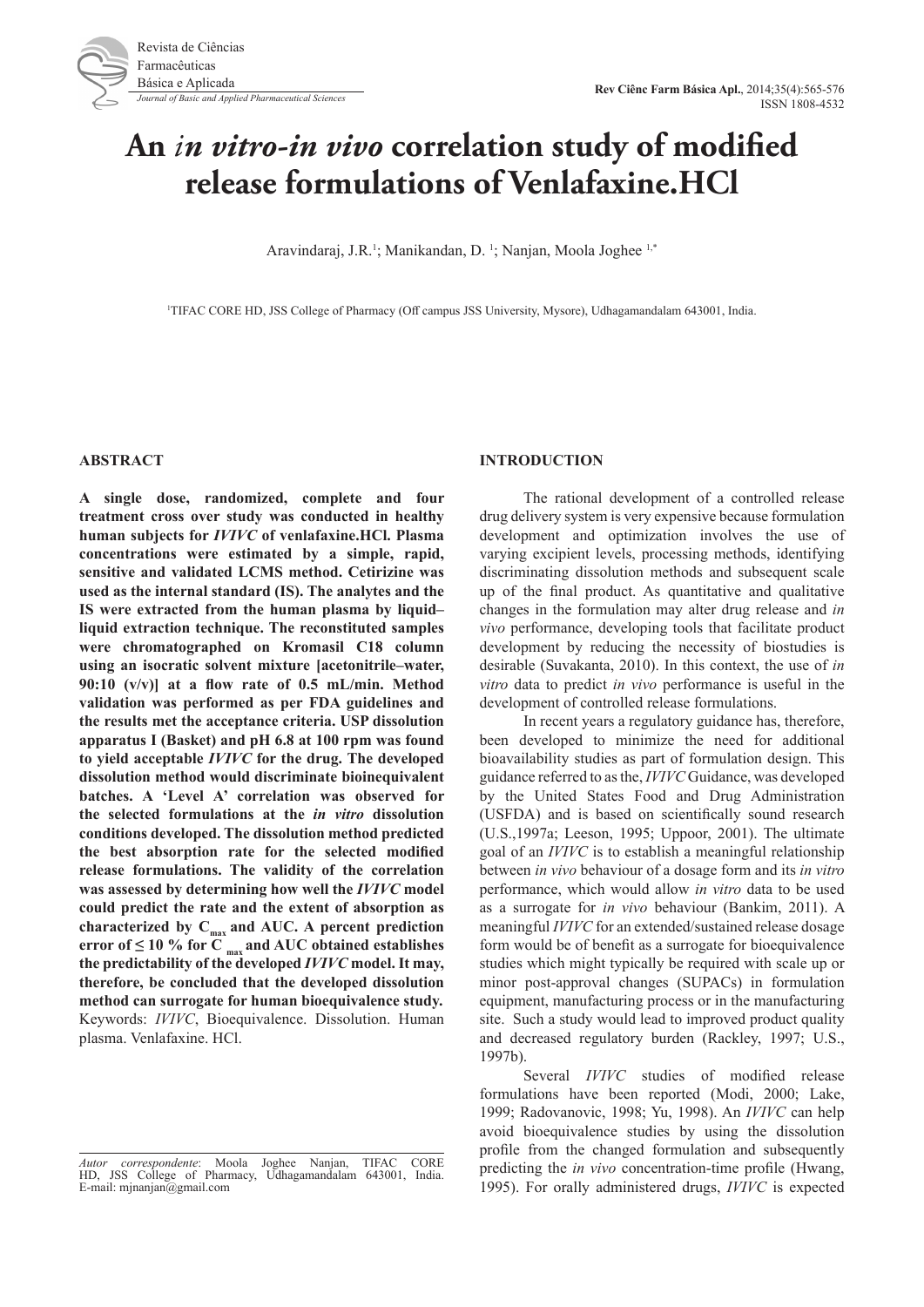for highly permeable drugs or drugs under dissolution rate limiting conditions, as supported by the Biopharmaceutical classification system (BCS) (Dressman, 1999; U.S., 1999). BCS is a fundamental guideline for determining the conditions under which *IVIVC*s are expected (Strickley, 1999; Amidon, 1995a).

The appropriate dissolution testing conditions should also discriminate between different formulations that possess different release patterns. Common dissolution mediums are water, simulated gastric fluid (pH 1.2), or intestinal fluid (pH 6.8 or 7.4) without enzyme, and buffers with a pH range of 4.5 to  $7.5^{17}$ (Sievert, 1998). For sparingly water soluble drugs, use of surfactants in the dissolution medium is recommended (Shargel, 1993). A simple aqueous dissolution media is also recommended for BCS Class I drugs as this type of drugs exhibit lack of influence of dissolution medium properties (Galia, 1998).

There are no reports, however, of such studies for the selected formulations of Venlafaxine.HCl. According to the Biopharmaceutics classification system, this drug can be classified as a Class 1 drug, namely high solubility and high permeability drug (Amidon, 1995b).

Venlafaxine.HCl is a unique antidepressant and differs structurally from other commercially available antidepressants. Chemically it is a bicyclic phenyl ethylamine derivative (Holliday, 1995; Morton, 1995). Neuronal reuptake of serotonin and norepinephrine inhibition by the administration of Venlafaxine.HCl makes its usefulness in the treatment of depression.

The purpose of this study was, therefore, to develop an *IVIVC* study for selected modified release formulations of Venlafaxine HCl and establish the validity of the correlation through internal and external predictability.

# **MATERIALS AND METHODS**

Acetonitrile, methanol, ortho phosphoric acid, potassium dihydrogen ortho phosphate, disodium hydrogen orthophosphate, ammonium acetate, perchloric acid, disodium tetraborate, ethylacetate, hydrochloric acid, potassium biphthalate, sodium acetate, acetic acid, sodium hydroxide and triethylamine were obtained from Qualigens Fine Chemicals and S.D. Fine chemicals. Water (HPLC grade) was obtained from Milli-Q RO system. All the reagents and chemicals used were of HPLC or Analytical grades.

The Reference product A, RPA (immediate release formulation of Vexor tablet containing 75 mg of Venlafaxine. HCl) and Reference product B, RPB (marketed modified release formulation of Veniz XR capsule containing 75 mg of Venlafaxine.HCl)) used for the study was obtained from Cadila Pharma, India, and Sun Pharmaceuticals industries, Dadra, India, respectively. The test formulations used, namely, fast modified release formulation (Test Product C, TPC) and slow modified release formulation (Test Product D, TPD) were given by Sipali chemicals, Chennai. Working standard of Venlafaxine.HCl was obtained as gift sample from M/s Neo Pharma, Abudhabi.

*Instrumentation and chromatographic conditions* Shimadzu 2010A LCMS system used consists of a LC-10 AD-VP solvent delivery system (pump) with SIL 10 AD-vp Auto injector, SPD M-10AVP photo diode array detector, CTO 10 vp column oven, DGU 14AM degasser and LCMS solution data station.

# *Bioequivalence study design and data handling*

A single dose, randomized, complete, four treatments cross over study was conducted in twenty four healthy human subjects for each drug formulation. On the basis of preliminary screening, 24 volunteers were selected and their liver and renal functions and haematological parameters such as hemoglobin content, RBC and WBC counts, blood sugar, cholesterol, bilirubin and ECG were examined by standard clinical and biochemical investigations. All the selected subjects were made to assemble 12 hours prior to dose administration in the Bioequivalence Center, J.S.S. College of Pharmacy, Ootacamund. In each dosing session, volunteers received either RPA or RPB or TPC or TPD. A wash out period of seven days was allowed between dose administrations. The protocol (#CADRAT/BE/076-03) of the study was submitted to the Institutional Human Ethical Committee and the approval for conducting the same was obtained. After overnight fasting, the volunteers were given code numbers and allocated to treatment in accordance with the randomized code. Volunteers received either Test or Reference product according to their code numbers with 240 mL of water. The order of treatment administration was randomized in four sequences (ABCD, BCDA, CDAB and DABC) in blocks of four.

As per the FDA recommendation, the bloods samples were collected up to at least three or more half-life of the drug and the time points were selected based on the pharmacokinetic parameters ( $T_{\text{max}}$  and  $t_{1/2}$ ) of Venlafaxine. HCl. Blood samples (4 mL) were collected using disposable syringes in pre¬heparinised centrifugal tubes at 0 (before drug administration), 0.5, 1.0, 1.5, 2.0, 3.0, 4.0, 6.0, 8.0, 12.0, 18.0 and 24.0 h post dosing. The samples were centrifuged at 3500 rpm for 10 minutes to separate plasma. They were transferred into air tight containers and stored at deep freeze condition until starting of the analysis. A similar procedure adopting cross over design in drug treatment was repeated after 7 days of wash out period. The plasma samples were extracted using liquid-liquid extraction (LLE) and their drug levels were quantified using LCMS technique. Pharmacokinetic parameters, namely  $C_{max}$ ,  $t_{max}$ ,  $k_{el}$ ,  $t_{1/2}$ , AUC <sub>0-t</sub> and AUC <sub>0-∞</sub> were determined for individual drug treatments.

# *Preparation of standard and sample solution of the drug Preparation of standard stock solution of the drug*

100mL of 1 mg/mL stock solution of the drug was prepared and the volume was made up with acetonitrile and water. This solution was labelled and stored in a refrigerator below 8°C.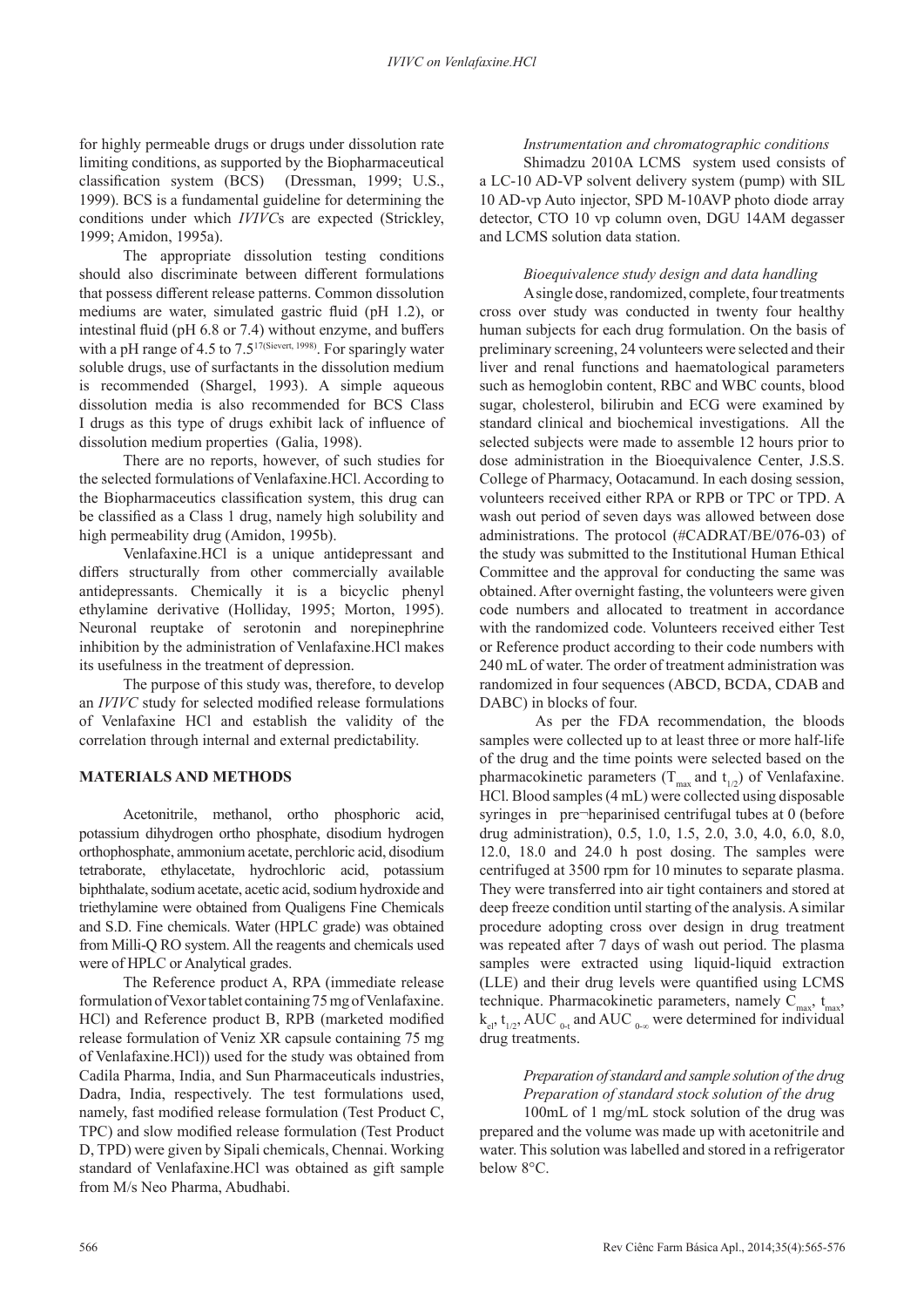## *Preparation of standard solution of the drug*

50 mL each of 5.0, 10.0, 20.0, 25.0, 50.0, 75.0, 100.0, 125.0, 200.0 and 250.0 ng/mL of the drug standard solutions were prepared using the standard stock solution and stored at  $-20 \pm 20$  C until analysis.

#### *Preparation of spiking solution*

Spiking solutions of 200.0, 400.0, 800.0, 1000.0, 2000.0, 3000.0, 4000.0, 5000.0, 8000.0 and 10000.0 ng/mL of the drug were prepared using the standard stock solution and stored at  $-20 \pm 20$  C until analysis.

# *Preparation of calibration (CC) standards*

Calibration (CC) standards of 5.0, 10.0, 25.0, 50.0, 75.0, 125.0, and 250.0 ng/mL of the drug were prepared using 250 µL of spiking solution; the total volume of 10 mL was made with blank plasma. The standards were vortexed and stored at  $-70 \pm 20$  C until processing.

#### *Preparation of quality control (QC) samples*

Quality control (QC) standards of 20.0, 100.0 and 200.0 ng/mL of the drug were prepared using 250 µL of spiking solution; the total volume of

10 mL was made with blank plasma. The samples were vortexed and stored at  $-70 \pm 20$  C until processing.

## *Sample processing*

A volume of 0.5 mL of plasma standard or subject sample was pipetted into 2.0 mL centrifuge tube and to this 0.1 mL of IS solution (2000.0 ng/mL) and 1 mL of precipitating agent were added. The resulting solution was vortexed for 5 minutes and centrifuged at 4000 rpm for 10 min. Supernatants from the above solutions were separated and used for analysis.

#### *Validation of LCMS method*

The method developed was validated in terms of accuracy, precision, selectivity, linearity & range, limit of detection (LOD), limit of quantitation (LOQ), ruggedness, robustness, long term stability, short term stability and system suitability of the method as per USFDA guidelines.

#### *Development of in vitro dissolution methods*

The release characteristics of Test and Reference products were determined using USP XXIII dissolution apparatus (Type I, Basket), at 75 and 100 rpm. The dissolution medium used were buffers of pH 1.2, 4.5, 6.8, 7.4 and distilled water, maintained at 37±0.5˚C. Dissolution tests were performed on six tablets or capsules. Samples (5 mL) were withdrawn at 0.0, 0.5, 1.0, 1.5, 2.0, 3.0, 4.0, 6.0, 8.0, 12.0, 18.0 and 24.0 h time intervals for a period of 24 h. Equal quantity of the dissolution medium was replaced to the dissolution jar after each sampling. The amount of the drug released was estimated by the optimized and validated LCMS method. Percentage drug release at various time intervals were calculated and compared.

# *In vivo data analysis*

The pharmacokinetic parameters, namely Cmax, tmax,  $AUC_{0-t}$ ,  $AUC_{0-\infty}$ ,  $t_{1/2}$  and  $k_{el}$  were determined using WinNonlin-Standard edition version 1.5 for individual drug treatments from the observed plasma concentrationtime data. The measured plasma concentrations were used to calculate the area under the plasma concentrationtime profile from time zero to the last concentration time point  $(AUC_{(0-t)})$ . The AUC  $_{(0-t)}$  was determined by the trapezoidal method.  $AUC(\theta_{0-\infty})$  was determined by using the equation,

$$
AUC_{(0-\alpha)} = AUC_{(0-t)} + \frac{C(t)}{kel}
$$

 $k_{el}$  was estimated by fitting the logarithm of the concentrations versus time to a straight line over the observed exponential decline. The Wagner-Nelson method was used to calculate the percentage of the dose absorbed, F(t), using the following equation,

$$
F_{(t)} = C_{(t)} + \text{kel AUC}_{(0-t)}
$$

The percent dose absorbed was determined by dividing the amount absorbed at any time by the plateau value,  $k_{el}$ , AUC ( $_{0-\infty}$ ) and multiplying this ratio by 100.

$$
\% dose\ absorbed = \left[\frac{C_{(t)} + kel\ AUC_{(0-t)}}{kel\ AUC_{(0-\alpha)}}\right]X\ 100
$$

# *Statistical analysis of pharmacokinetic data*

The statistical analysis using least square means (LSM) was carried out for each component of the Test and Reference products on the pharmacokinetic data obtained from 24 volunteers. The untransformed and log transformed pharmacokinetic parameters (Cmax, AUC0 t, AUC0 ∞) were analyzed by an Analysis of Variance (ANOVA) including the effects for treatments, sequence of dosing, subjects nested within sequences, and period of treatment and drug formulations as factors in the statistical model. The two one sided 'T' tests for bioequivalence, 95% confidence intervals for the difference between treatments and least square means were calculated for ln-transformed Cmax, AUC0 t, AUC0  $\infty$  parameters. The confidence interval was expressed as a percentage relative to the LSM of the reference treatments.

#### *In vitro dissolution data analysis*

Percentage drug released or dissolved at various time intervals were calculated using the formula,

 $Percentage\ release = \frac{Concentration\ (mg/mL)\ X\ bath\ volumes\ (mL)}{Drug\ content\ (mg)}\ X\ 100$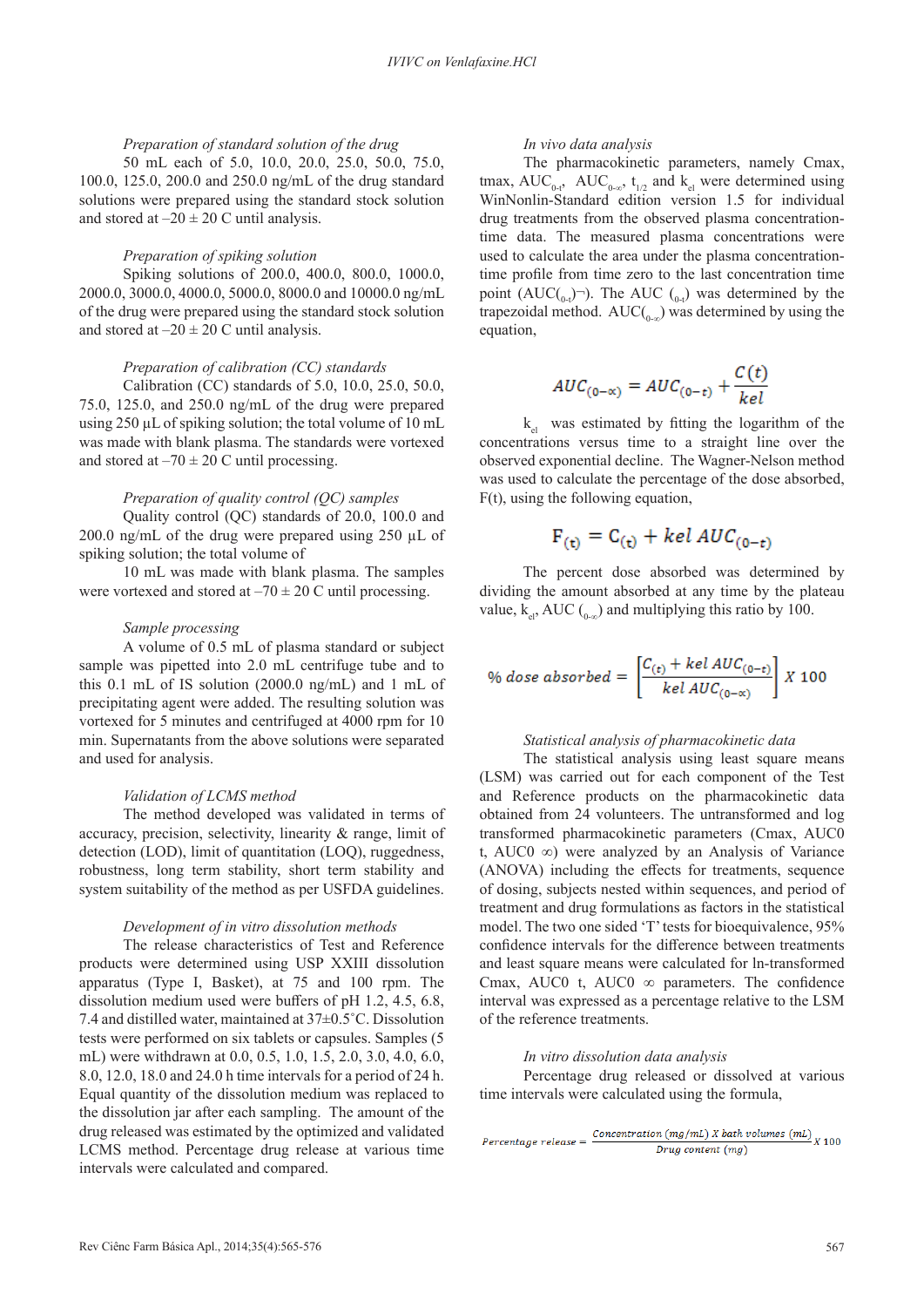The dissolution profiles were determined by plotting the cumulative percent drug dissolved at various time points. The *in vitro* drug release profiles of the slow (TPD) and fast (TPC) modified release formulations were compared using the similarity factor, f2, as given in the following equation;

$$
f_2 = 50 \log \left\{ \left[ 1 + 1/n \sum_{t=1}^{n} (Rt - Tt)^2 \right]^{-0.5} X 100 \right\}
$$

where  $R_t$  and  $T_t$  are the percent dissolved at each time point for the Reference product and the Test product, respectively.

#### *In vitro-in vivo correlation (IVIVC)*

Linear regression analysis was used to examine the relationship between the percentage of the drug dissolved and the percentage of the drug absorbed. The percentage of the drug unabsorbed was calculated from the percentage absorbed. The slope of the best-fit line for the semi-log treatment of this data was taken as the first order rate constant for absorption. The dissolution rate constants were determined from % released vs the square root of time. Linear regression analysis was applied to the *IVIVC* plots and the coefficient of correlation  $(r^2)$ , slope and intercept values were calculated. A 'Level A' correlation was estimated by a two-stage procedure, deconvolution followed by comparison of the percentage drug absorbed to the percentage drug dissolved.

# *IVIVC model validation Internal validation*

The predictability of the *IVIVC* was examined by using the mean *in vitro* dissolution data and the mean *in vivo* pharmacokinetics of the selected modified release formulations. The mean *in vitro* dissolution rate constants was correlated with the mean absorption rate constants for the modified release formulations. These two data points, along with the zero-zero intercept, were used to calculate the expected absorption rate constants. The prediction of plasma concentration was then accomplished.

To further assess the predictability and the validity of the correlations, the observed and *IVIVC* modelpredicted  $C_{\text{max}}$  and AUC values for each formulation were determined. The criteria set in the USFDA guidance on *IVIVC* for 'Level A' correlation are the mean absolute percent prediction error (% PE) should not exceed 10% for  $C_{\text{max}}$  and AUC, and the prediction error for individual formulations should not exceed 15%.

# *External validation*

For establishing external predictability, the exposure parameters for a new formulation are predicted using its *in vitro* dissolution profile and the *IVIVC* model, and the predicted parameters are compared to the observed parameters. The prediction errors (PE) are computed as for the internal validation. For  $C_{\text{max}}$  and AUC, the prediction errors for the external validation formulation should not exceed 10%. A prediction error of 10% to 20% indicates inconclusive predictability and illustrates the need for further study using additional data sets. For drugs with narrow therapeutic index, external validation is required despite acceptable internal validation, whereas internal validation is usually sufficient with non-narrow therapeutic index drugs.

#### **RESULTS AND DISCUSSION**

## *Optimization of chromatographic conditions*

The standard solution of the drug was analyzed by LCMS system using the direct injection probe with ESI and APCI interfaces. The mass spectrum of the drug and the IS are given in Figures 1a and 1b. From the mass spectrum recorded, the detection molecular ion selected was 278 for the drug. To elute the drug from the stationary phase, acetonitrile was selected as the mobile phase because of its favorable UV transmittance, low viscosity and better solubility for the drug. The pH of the initial mobile phase selected was 2.0 because a low pH protonates column silanols (free hydroxyl group in reverse phase column) and reduces their chromatographic activity i.e., it forms hydrogen bonds with the polar groups. Further, a low pH (less than 3) is usually quite different from the pKa value of the weakly acidic drug under study. At low pH, therefore, the retention of the drug will not be affected by slow changes in the pH and the LCMS method will be more rugged. The chromatographic conditions used for analysis are presented in Table 1.

#### *Validation of LCMS method*

The method developed was validated as per USFDA guidelines and the results met the acceptance criteria. The summary results of the experimental parameters of the validated LCMS method for the quantification of Venlafaxine.HCl in human plasma are presented in Table 2.

## *Estimation of the drug in plasma sample*

The calibration samples, quality control samples and plasma sample solutions were injected with the optimised and validated chromatographic conditions and the chromatograms were recorded. The retention time of the drug and the IS was 5.90 and 3.12 min, respectively (Figure 2). The quantification of the chromatogram was performed using peak area ratios (response factor) of the drug to the IS. The calibration curve was constructed routinely for spiked plasma containing the drug and the IS during the process of pre-study validation and in study validation. The mobile phase used for the assay provided a well defined separation between the drug, the IS and endogenous components. The zero h (pre dose) samples of all subjects showed no interference on retention times of both the selected drug and the IS.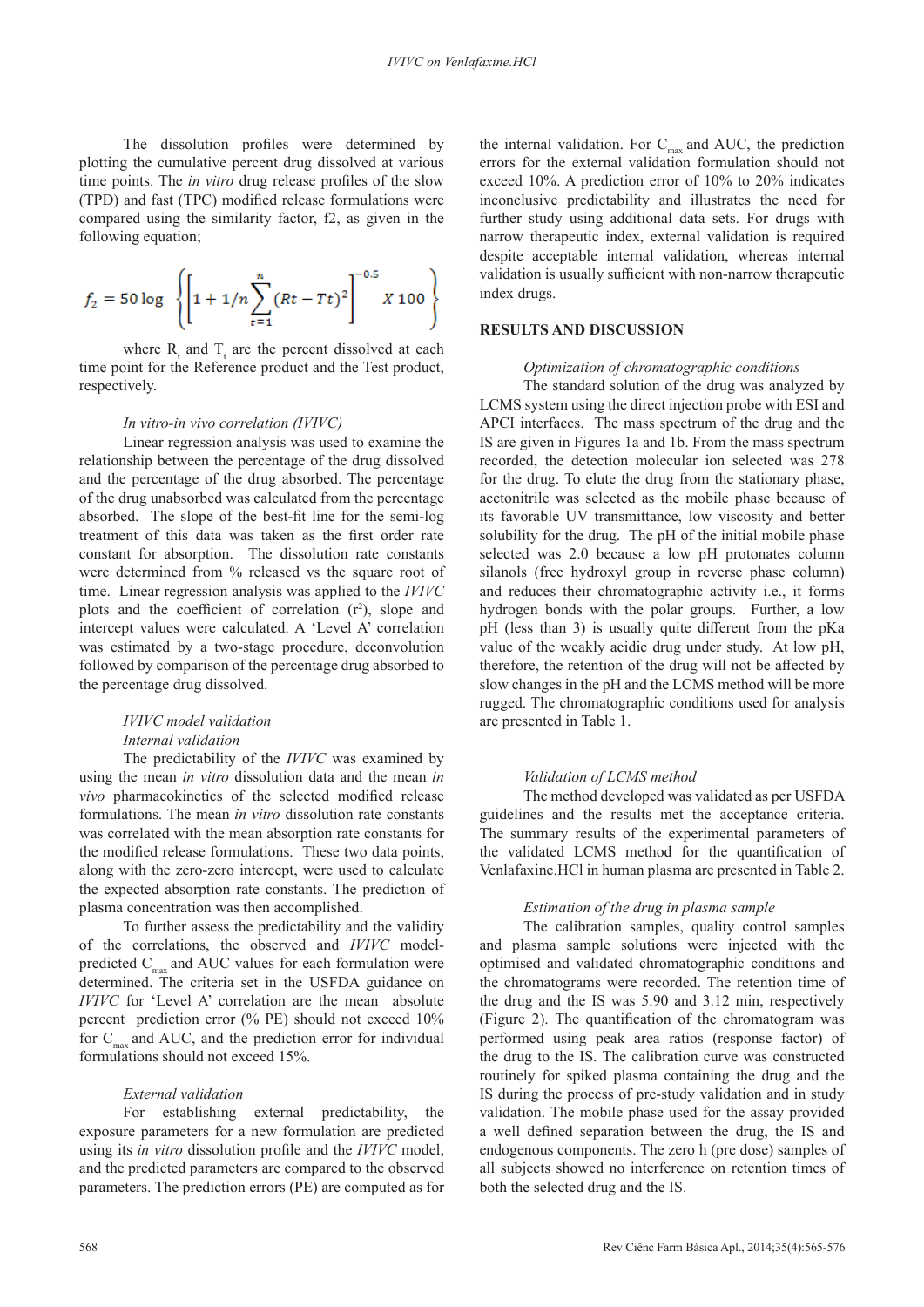

Figure 1. (a) The mass spectrum of the drug venlafaxine. HCl; (b) mass spectrum of the internal standard, Cetrizine.



Table 1: Chromatographic conditions used for analysis of Venlafaxine.HCl

| <b>LC</b> Condition |                                                                            |
|---------------------|----------------------------------------------------------------------------|
| Stationary phase    | Kromasil C18 (100 x 4.6 mm i.d., 5 m)                                      |
| Mobile phase        | Acetonitrile and Water of 90:10 % v/v (Elution mode:<br><i>isocratic</i> ) |
| Flow rate           | $0.5$ mL/min                                                               |
| Injection volume    | 10 mL using auto injector                                                  |
| Oven temperature    | $30oC$ .                                                                   |
| <b>MS</b> Condition |                                                                            |
| Interface           | <b>APCI</b>                                                                |
| Operation mode      | <b>SIM</b>                                                                 |
| Polarity            | Positive                                                                   |
| Probe temperature   | Ambient                                                                    |
| APCI temperature    | $400^{\circ}$ C                                                            |
| CDL temperature     | $250^{\circ}$ C                                                            |
| Block temperature   | $200^{\circ}$ C                                                            |
| Detector voltage    | $1.3$ kv                                                                   |
| Nebulizer gas flow  | $2.5$ L/min                                                                |
| Drying gas          | $2.0$ L/min                                                                |
| Detection           | Venlafaxine.HCl-278                                                        |
| Data station        | LC MS solution data station                                                |
| Internal standard   | Cetirizine - 388.9                                                         |



Figure 3. Mean concentration time curve of Venlafaxine.HCl

#### *In vivo data analysis*

Pharmacokinetic parameters, namely Cmax, tmax,  $\textrm{AUC}_{0-t}$ ,  $\textrm{AUC}_{0-\infty}$ ,  $\textrm{k}_{el}$  and  $t_{1/2}$  were calculated and the blood level data of the selected formulations were compared. The mean pharmacokinetic profile for the selected formulations is presented in Table 3 and Figure 3.The data reveal that the mean pharmacokinetic profile for the TPD and the RPB are almost similar. However, the profile for the TPC shows a faster rate of absorption when compared to TPD and the RPB. There is thus a decrease in the absorption for the TPC and TPD when compared to the RPA. The results were further subjected to statistical analysis. The results of log transformed data of T/R ratio and 90% confidence interval of TPD Vs RPB and TPD Vs TPC are presented in Table 4.

The results of the statistical analysis thus reveal that the TPD is bioequivalent to RPB whereas the TPD is not bioequivalent to the TPC and also the RPA is not bioequivalent to the TPC and TPD.

There are noticeable differences in the plasma level concentrations between TPD, TPC and RPA. Also a rank order of release is observed in the dissolution testing as apparent from the plasma drug concentration profiles. However, the same rank order is not observed in the AUC. There are no noticeable differences in the AUC between the TPD (slow releasing dosage form) and the TPC (fast releasing dosage form) despite the differences in the release rates between the two dosage forms. The AUC of the selected drug is much higher from the extended release forms (RPB, TPC and TPD) than from the RPA. This may possibly be due to changes of drug metabolism as a result of change in the location of drug absorption in the GI tract.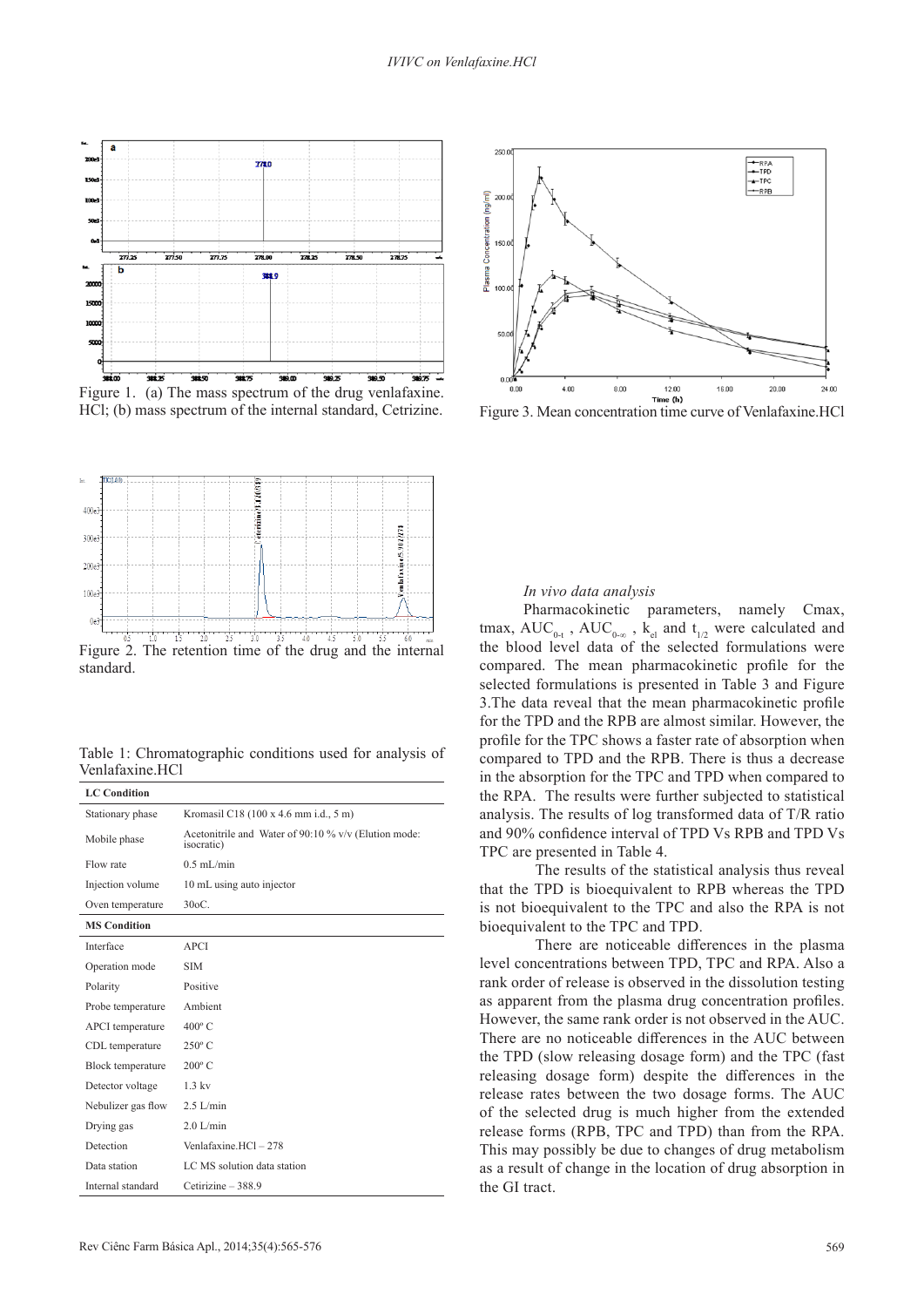| S.No.                   | <b>Experimental Parameters</b>                                                                 | Acceptable Range/Criteria (in %)                | <b>Results Obtained (in%)</b>                              |
|-------------------------|------------------------------------------------------------------------------------------------|-------------------------------------------------|------------------------------------------------------------|
| $\mathbf{1}$            | Specificity and Selectivity<br>% of passing lots<br>(%CV of Area Ratio)                        | >80<br>$\leq$ 20                                | 100<br>4.02                                                |
| 2                       | Carry over test                                                                                | Analyte $\leq$ 20<br>Internal standard $\leq$ 5 | 0.00<br>0.00                                               |
| 3                       | Matrix Effect (%)                                                                              | $85 - 115$                                      | 101.58                                                     |
|                         | Intra Batch Accuracy in LOQQC (% Nominal)                                                      | $80 - 120$                                      | 84.27 to 98.53                                             |
| $\overline{4}$          | Intra Batch Accuracy in LQC, MQC & HQC (% Nominal)                                             | $85 - 115$                                      | 87.83 to 100.16                                            |
|                         | Intra Batch Precision in LOQQC (%CV)                                                           | $\leq 20$                                       | 1.23 to 10.18                                              |
| 5                       | Intra Batch Precision in LQC, MQC & HQC (% CV)                                                 | $\leq$ 15                                       | 0.71 to 6.82                                               |
|                         | Inter Batch Accuracy in LOQQC (% Nominal)                                                      | $80 - 120$                                      | 91.33                                                      |
|                         | Inter Batch Accuracy in LQC, MQC & HQC (% Nominal)                                             | $85 - 115$                                      | 91.77 to 96.08                                             |
| 6                       | Inter Batch Precision in LOQQC (%CV)                                                           | $\leq$ 20                                       | 9.73                                                       |
|                         | Inter Batch Precision in LQC, MQC & HQC (% CV)                                                 | $\leq$ 15                                       | 3.71 to 6.84                                               |
|                         | Analyte Recovery (%)                                                                           | < 110                                           | 66.17                                                      |
| 7                       | %CV of mean LQC, MQC & HQC                                                                     | <15                                             | 5.52                                                       |
|                         | Internal Standard Recovery (%)                                                                 | < 110                                           | 78.49                                                      |
|                         | Re-injection reproducibility (%Nominal)                                                        | $85 - 115$                                      | 110.98(LQC) & 100.21(HQC)                                  |
| 8                       | (%CV) Ratio of means                                                                           | $\leq$ 15<br>$0.85 - 1.15$                      | 5.67(LQC) & 1.03(HQC)<br>$1.11($ LQC $)$ & $1.02$ (HQC $)$ |
| 9                       | <b>DILUTION INTEGRITY</b>                                                                      |                                                 |                                                            |
| i                       | 2 Times (%Nominal)                                                                             | $85 - 115$                                      | 95.83                                                      |
| $\overline{\mathbf{u}}$ | 4 Times (% Nominal)                                                                            | $85 - 115$                                      | 94.19                                                      |
| 10                      | <b>STABILITY</b>                                                                               |                                                 |                                                            |
| $\mathbf{i}$            | Freeze-Thaw Stability (03cycles) (<-50°C)<br>% Nominal                                         | $85 - 115$                                      | 95.54(LOC)<br>95.86(HQC)                                   |
| 111                     | Bench top stability (10 h)<br>% Nominal                                                        | $85 - 115$                                      | 92.29(LOC)<br>96.17(HQC)                                   |
| 1V                      | Auto sampler stability – Venlafaxine.HCl (43h)<br>% Nominal                                    | $85 - 115$                                      | 106.25(LOC)<br>98.44 (HQC)                                 |
| V                       | Auto sampler stability - IS (43h)<br>% Stability of Auto sampler IS stability                  | $85 - 115$                                      | 96.52                                                      |
| 1X                      | Short term stock stability LQC (10h) The<br>% stability of Venlafaxine.HCl                     | $90 - 110$                                      | 97.35                                                      |
| X                       | Short term stock stability HQC (10h) The<br>% stability of Venlafaxine.HCl                     | $90 - 110$                                      | 100.49                                                     |
| Xi                      | Long term stock stability (14days) The<br>% stability of Venlafaxine.HCl The % stability of IS | $90 - 110$<br>$90 - 110$                        | 100.62<br>98.73                                            |
| X11                     | Long term plasma sample stability (54days)<br>% Nominal                                        | $90 - 110$                                      | 102.68 $(LQC)$<br>93.89 (HQC)                              |

# Table 2: Summary of Experimental Parameters & Results of Validated LCMS method for the quantification of Venlafaxine. HCl in K2EDTA Human plasma.

# Table 3: Mean pharmacokinetic parameters of Venlafaxine.HCl (n=24)

| Drug name       |            | $\mathcal{L}_{\text{max}}$ | max        | $AUC_{0-t}$      | $\mathbf{k}_{\text{el}}$ | 1/2         | $AUC_{a}$        |
|-----------------|------------|----------------------------|------------|------------------|--------------------------|-------------|------------------|
| Venlafaxine.HCl | <b>RPA</b> | 225.31(1.53)               | 2.02(0.35) | 2141.23 (80.03)  | 0.14(0.01)               | 5.09(0.18)  | 2067.26 (547.68) |
|                 | TPD        | 94.48 (12.55)              | 5.58(1.02) | 1374.00 (136.92) | 0.06(0.01)               | 11.92(2.28) | 1921.71 (261.53) |
|                 | <b>TPC</b> | 131.73 (12.22)             | 3.46(1.18) | 1311.88 (199.29) | 0.09(0.01)               | 7.62(1.08)  | 1517.77 (203.43) |
|                 | <b>RPB</b> | 100.89 (10.52)             | 5.79(1.25) | 1441.00 (114.61) | 0.06(0.01)               | 11.27(2.04) | 1967.14 (210.77) |

RPA- Reference Product A(Immediate release formulation); TPD- Test Product D(Slow modified release formulation); TPC- Test Product C(Fast modified release formulation); RPB- Reference Product B(Marketed modified release formulation).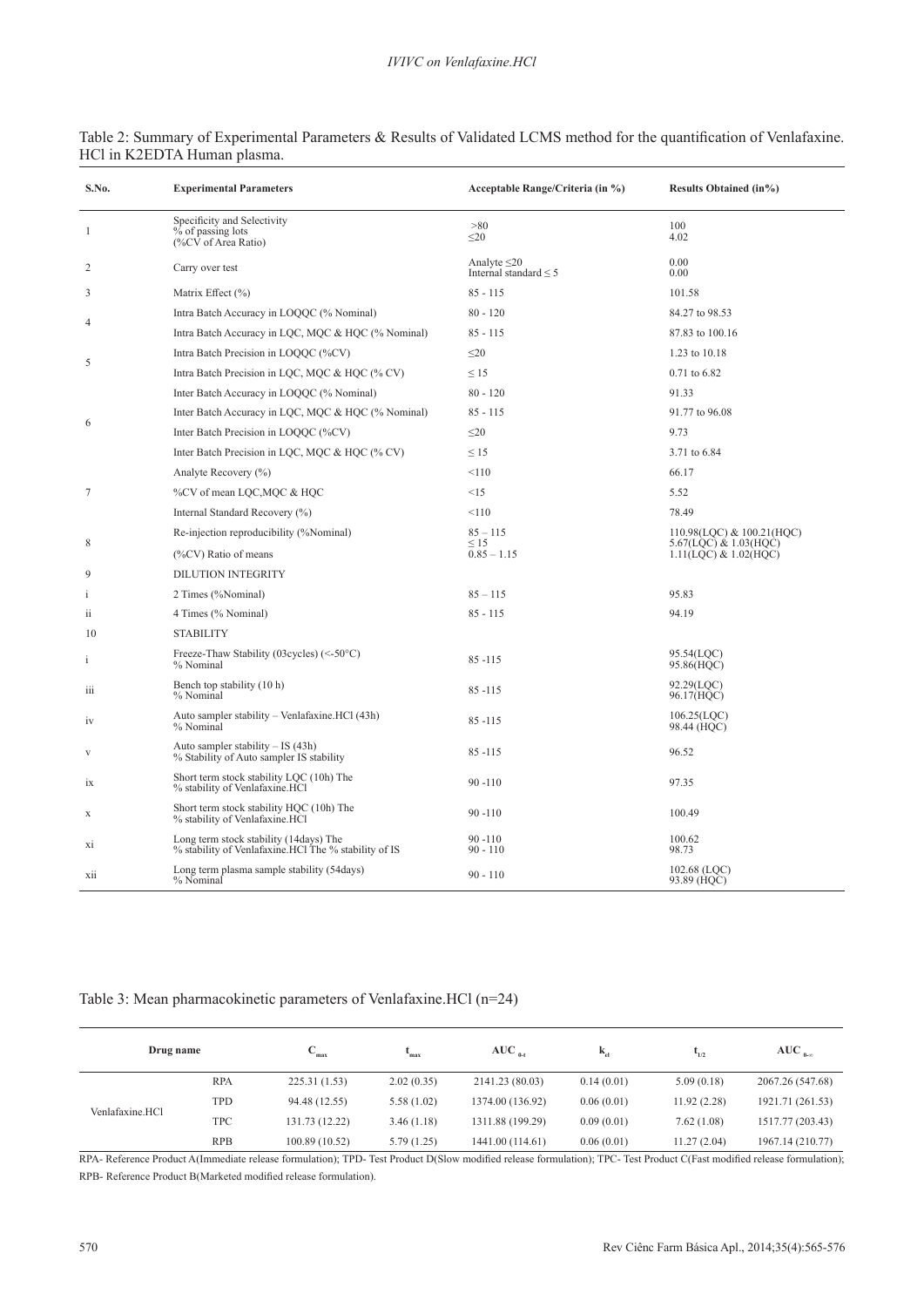| <b>PK</b> Parameter      | Ratio T/R $(\% )$ |        | 90% Confidence Interval |         | $\text{ISCV } \%$ |
|--------------------------|-------------------|--------|-------------------------|---------|-------------------|
|                          |                   | Lower  | Upper                   | Power % |                   |
|                          |                   |        | <b>TPD Vs RPB</b>       |         |                   |
| $C_{\text{max}}$ (ng/ml) | 107.1             | 95.70  | 104.57                  | 100     | 15.8              |
| $AUC_{o}$ (ng.h/ml)      | 105.0             | 96.19  | 102.85                  | 100     | 11.0              |
| $AUC0$ -inf $(ng.h/ml)$  | 102.6             | 100.77 | 106.33                  | 100     | 11.5              |
| TPD Vs TPC               |                   |        |                         |         |                   |
| $C_{\text{max}}$ (ng/ml) | 140.0             | 93.57  | 146.42                  | 100     | 15.8              |
| $AUC_{0,t}$ (ng.h/ml)    | 105.5             | 96.68  | 108.71                  | 100     | 11.0              |
| $AUC0$ -inf $(ng.h/ml)$  | 126.7             | 90.76  | 118.91                  | 100     | 11.5              |

| Table 4: The results of log transformed data of T/R ratio and 90% Confidence Intervals of TPD Vs RPB and TPD Vs TPC |  |  |  |
|---------------------------------------------------------------------------------------------------------------------|--|--|--|
|---------------------------------------------------------------------------------------------------------------------|--|--|--|

TPD- Test Product D (Slow modified release formulation); TPC- Test Product C (Fast modified release formulation); RPB- Reference Product B(Marketed modified release formulation).





Figure 4. (a) Cumulative % release vs time profile for slow and fast modified release formulations of Venlafaxine. HCl using  $75 \& 100$  rpm at pH 1.2; (b) Cumulative % release vs time profile for slow and fast modified release formulations of Venlafaxine.HCl using 75 & 100 rpm at pH 4.5; (c) Cumulative % release vs time profile for slow and fast modified release formulations of Venlafaxine. HCl using 75 & 100 rpm at pH 6.8; (d) Cumulative % release vs time profile for slow and fast modified release formulations of Venlafaxine.HCl using 75 & 100 rpm in water; (e) Cumulative % release vs time profile for slow and fast modified release formulations of Venlafaxine.HCl using 75 & 100 rpm at pH 7.4.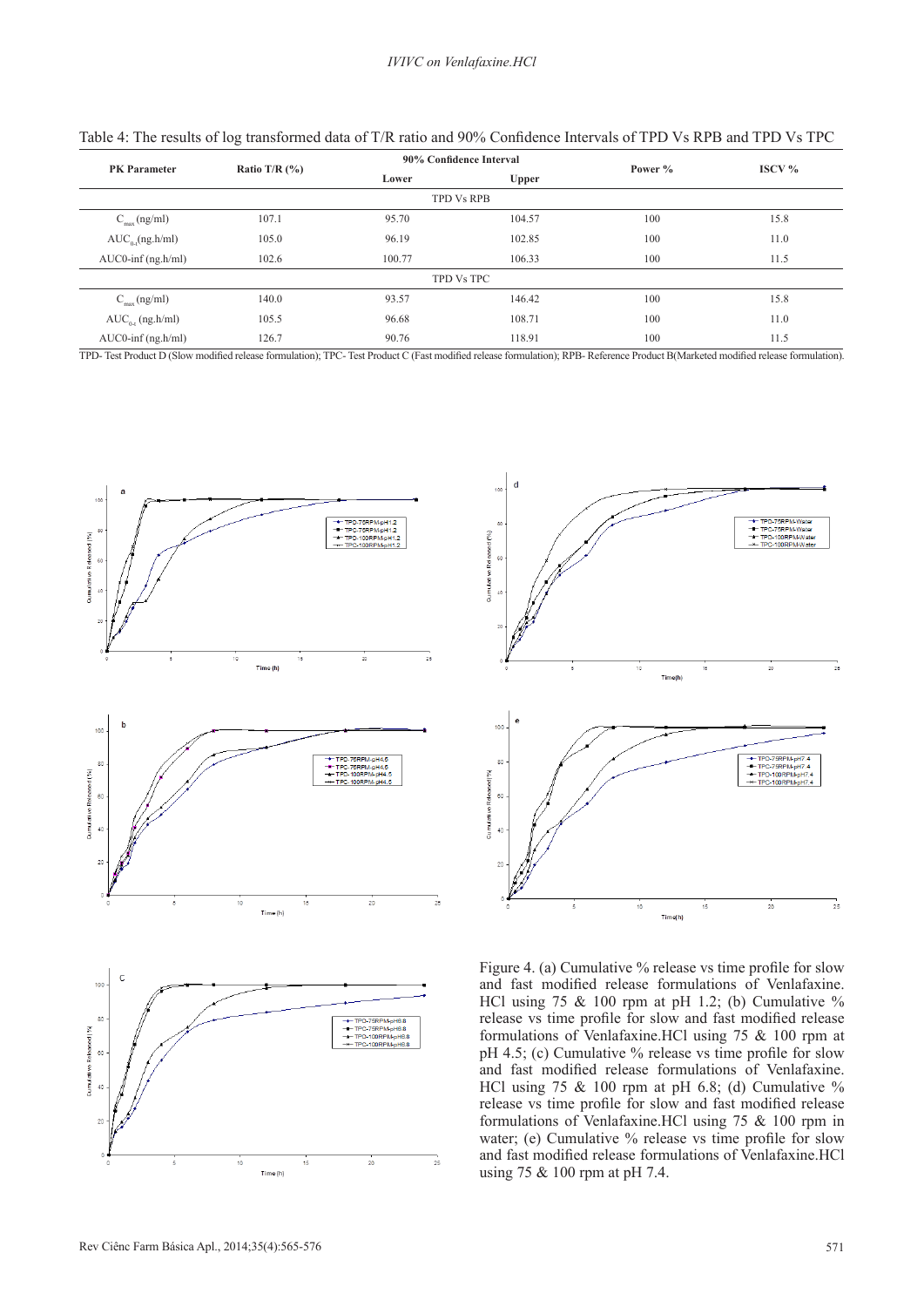# *In vitro-in vivo correlation (IVIVC)*

The *in vitro* release characteristics of TPC and TPD were determined. The percentage drug release at various time intervals were calculated and are presented in Figures 4a-e. The data reveal that when dissolution tests are performed at pH 4.5 buffers, pH 7.4 buffers and water at 75 and 100 rpm, the release of the drug is almost indistinguishable between the TPD and TPC.

 The f2 equation is a logarithmic transformation of the sum of squares of the difference between Test and Reference profiles. The results are values between 0 and 100. The value of f2 is 100 when the Test and Reference profiles are identical and approaches zero as the dissimilarity increases. An f2 value 50 suggests that the two drug release curves differ by at least 10%. The f2 value greater than 50 (between 50 and 100) ensures sameness or equivalence between the two dissolution profiles. This equation is only applicable for comparing profiles in which the average difference between R and T is less than 100. If this average difference is greater than 100, the equation will yield a negative number.

In the present study the f2 value for pH 4.5 buffer, pH 7.4 buffer and water at 75 rpm is 66.67, 55.53 and 79.93, respectively, whereas at 100 rpm, the f2 value is 65.44, 56.19 and 63.60, respectively. The higher than 50 f2 values confirm that these dissolution mediums are indistinguishable and ensure sameness or equivalence between the two dissolution profiles and hence not considered for the present study. However, the best discrimination is achieved at pH 1.2 buffer and pH 6.8 buffer at 75 rpm as well as 100 rpm. The f2 value for pH 1.2 buffer and pH 7.4 buffer at 75 rpm is 44.96 and 44.84, respectively, whereas at 100 rpm, the f2 value is 47.89 and 47.60, respectively. The lower than 50 f2 values suggest that the two profiles are dissimilar. The dissolution results of pH 1.2 buffer and pH 6.8 buffer at 75 and 100 rpm were found to be the more discriminating dissolution media and hence selected for *IVIVC* model development.

# *IVIVC model development*

A 'Level A' correlation was developed by constructing *IVIVC* plot using the percent dissolved vs. the percent absorbed data for both the TPD and TPC. The slope of the best-fit line was examined for percentage of the drug dissolved at pH 1.2 buffer and pH 6.8 buffer dissolution media at both 75 and 100 rpm and the percentage of drug absorbed. Linear regression analysis was applied to the *IVIVC* plots and the coefficient of correlation  $(r^2)$ , slope and intercept values calculated are presented in Figures 5a-d. The correlation coefficient  $(r^2)$  for pH 1.2 buffer and pH 6.8 buffer at 75 rpm is 0.9579 and 0.9701, respectively, whereas it is 0.9625 and 0.9768 for pH 1.2 buffer and pH 6.8 buffer at 100 rpm, respectively. A good linear regression relationship was thus observed between the dissolution testing at pH 6.8 buffer and 75 and 100 rpm and hence this was selected for further analysis.

The dissolution rate constants were determined from the percentage drug released vs. the square root of time. The slope of the best-fit line for the semi-log treatment of this data was taken as the first order rate constant for absorption. The mean *in vitro* dissolution rate constant was correlated to the mean absorption rate constant for TPD and TPC. These two data points along with the zero-zero intercept were used to calculate the expected absorption rate constants. Linear regression analysis was applied to the *IVIVC* plots and the coefficient of correlation (r 2), slope and intercept values were calculated and are presented in Figures 6a and b. The correlation coefficient  $(r^2)$  for pH 6.8 buffer at 75 and 100 rpm is 0.9583 and 0.9981, respectively. A good linear regression relationship was observed when the dissolution studies were carried out in pH 6.8 buffer at 100 rpm and hence this was selected as the dissolution media of choice.

# *Internal Validation*

The observed and the *IVIVC* model predicted C<sub>max</sub> and AUC values for the drug are presented in Table 5. The percentage prediction errors for  $C_{\text{max}}$  and AUC were calculated and are presented in Tables 7. The  $C_{\text{max}}$  and AUC prediction errors values for the TPC and TPD formulations were very close to the observed mean values.

# *External Validation*

% PE of 10% or less for  $C_{\text{max}}$  and AUC establishes the external predictability of an *IVIVC*. % PE between 10 - 20% indicates inconclusive predictability and the need for further study using additional data sets. Results of estimation of PE from all such data sets should be evaluated for consistency of predictability. % PE greater than 20% generally indicates inadequate predictability, unless otherwise justified.

The *in vitro* release characteristics of TPC, TPD, and RPB were determined. Cumulative percentage drug release at various time intervals were calculated and are presented in Figure 7a. The data reveal that when dissolution tests were performed at pH 6.8 buffer at 100 rpm, the release of the drug was almost indistinguishable between the TPD and RPB. The f2 value for TPD and RPB is 89.48, whereas the f2 value for TPC and RPB is 47.63. The higher f2 values (more than 50) confirm that these dissolution mediums are indistinguishable and ensure sameness or equivalence between the two dissolution profiles.

The *IVIVC* plot was constructed using percentage of drug dissolved at pH 6.8 buffer dissolution media at 100 rpm vs the percentage of drug absorbed. The slope of the best-fit line was examined using linear regression analysis and the coefficient of correlation  $(r^2)$ , slope and intercept values calculated are presented in Figure 7b. The correlation coefficient  $(r^2)$  0.9608 obtained shows a good linear regression relationship.

The dissolution rate constants were determined from the percentage drug released vs the square root of time. The slope of the best-fit line for the semi-log treatment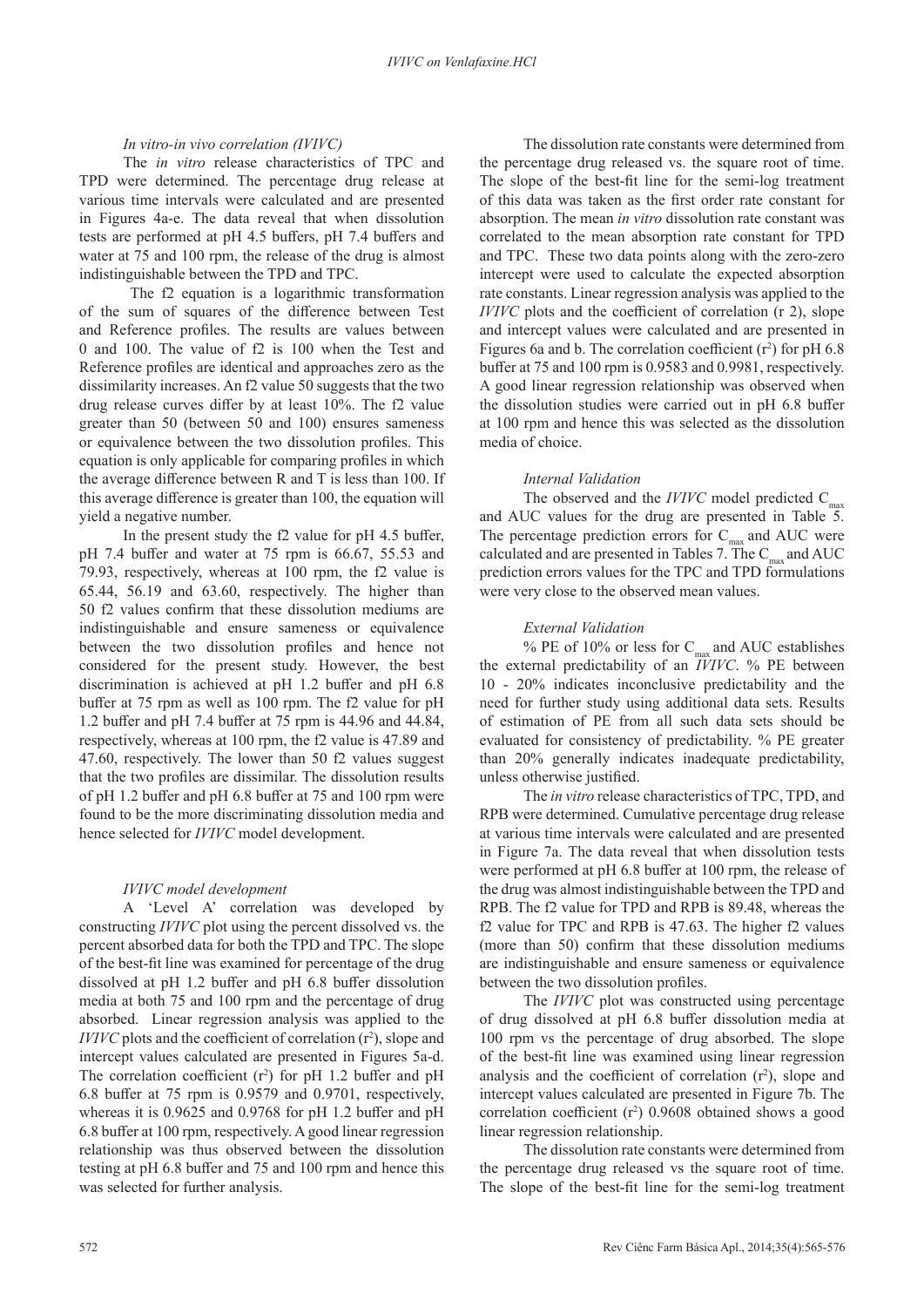

Figure 5. (a) *IVIVC* model linear regression plots of % absorbed vs % dissolved for the slow and fast Venlafaxine.HCl formulations using pH1.2, 75 rpm; (b) *IVIVC* model linear regression plots of % absorbed vs % dissolved for the slow and fast venlafaxine.HCl formulation using pH6.8,75 rpm; (c) *IVIVC* model linear regression plots of % absorbed vs % dissolved for the slow and fast venlafaxine.HCl formulations using pH1.2, 100 rpm; (d) *IVIVC* model linear regression plots of % absorbed vs % dissolved for the slow and fast Venlafaxine.HCl formulations using pH6.8, 100 rpm



Figure 6. (a and b) Plot of *in vitro* dissolution rate constants vs *in vivo* absorption rate constants for Venlafaxine.HCl (The zero-Zero point is theoretical).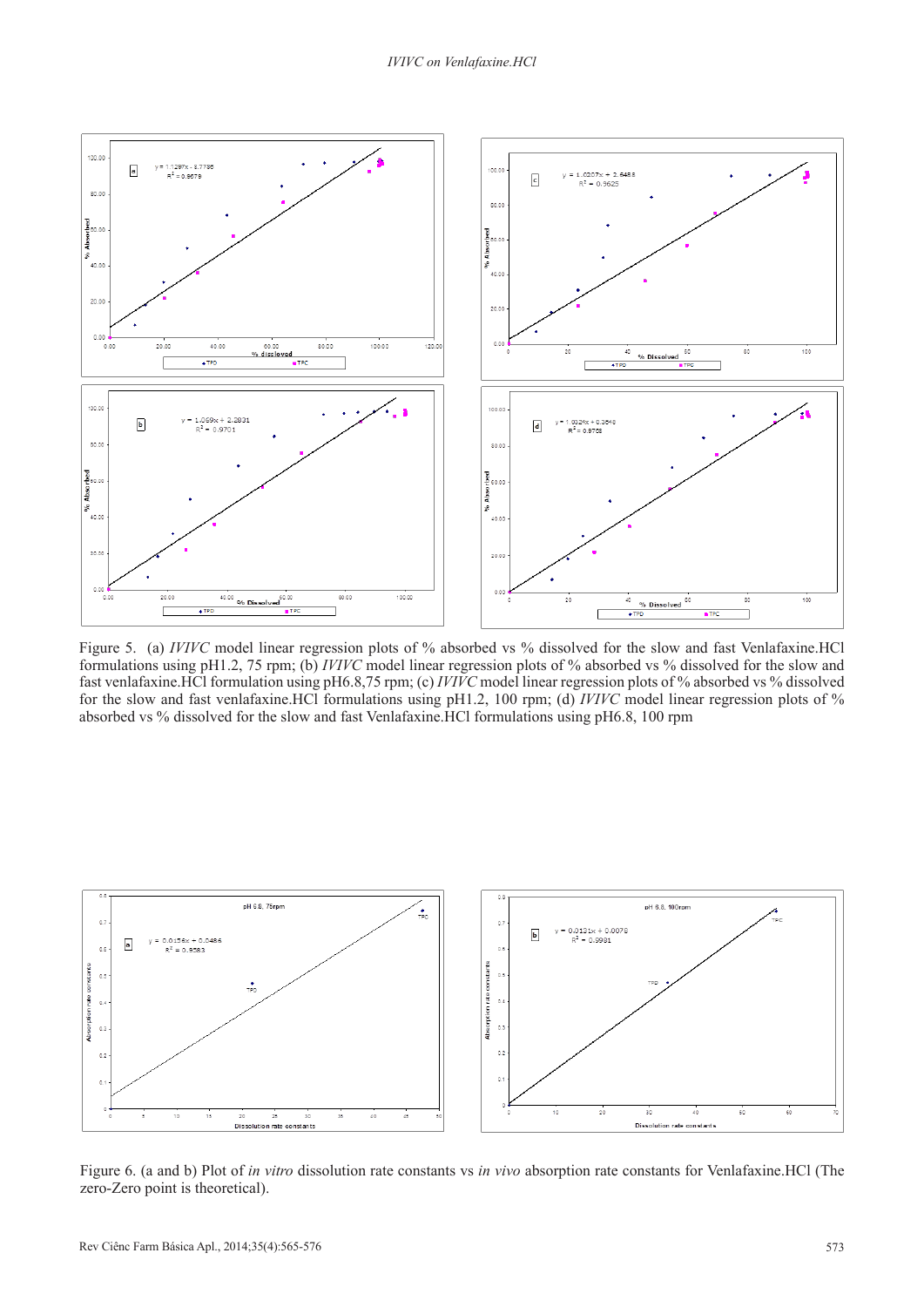a

|            |                             | <b>TPD</b>                   |                             | <b>TPC</b>                   |  |
|------------|-----------------------------|------------------------------|-----------------------------|------------------------------|--|
| Time (h)   | <b>Fraction</b><br>observed | <b>Fraction</b><br>predicted | <b>Fraction</b><br>observed | <b>Fraction</b><br>predicted |  |
| 0.00       | 0.00                        | 0.00                         | 0.00                        | 0.00                         |  |
| 0.50       | 7.93                        | 2.24                         | 30.37                       | 12.58                        |  |
| 1.00       | 20.55                       | 10.20                        | 48.49                       | 33.00                        |  |
| 1.50       | 34.35                       | 22.59                        | 74.64                       | 63.15                        |  |
| 2.00       | 54.80                       | 42.60                        | 97.08                       | 91.53                        |  |
| 3.00       | 72.28                       | 66.89                        | 111.99                      | 113.37                       |  |
| 4.00       | 86.28                       | 85.60                        | 105.95                      | 105.42                       |  |
| 6.00       | 89.62                       | 89.43                        | 88.61                       | 77.44                        |  |
| 8.00       | 80.31                       | 74.75                        | 74.19                       | 54.63                        |  |
| 12.00      | 63.68                       | 48.08                        | 51.47                       | 26.26                        |  |
| 18.00      | 44.67                       | 23.69                        | 30.15                       | 8.81                         |  |
| 24.00      | 31.07                       | 11.50                        | 17.78                       | 2.97                         |  |
| Cmax       | 89.62                       | 89.43                        | 111.99                      | 113.37                       |  |
| <b>AUC</b> | 1897.40                     | 1898.97                      | 1510.74                     | 1509.88                      |  |

Table 5: Observed and *IVIVC* model predicted C<sub>max</sub> and AUC values for Venlafaxine.HCl

TPD- Test Product D (Slow modified release formulation); TPC- Test Product C(Fast modified release formulation)

Table 6: Observed and *IVIVC* model predicted C<sub>max</sub> and AUC values for Venlafaxine.HCl

|            |                             | <b>RPB</b>                   | <b>TPD</b>                  |                              |
|------------|-----------------------------|------------------------------|-----------------------------|------------------------------|
| Time (h)   | <b>Fraction</b><br>observed | <b>Fraction</b><br>predicted | <b>Fraction</b><br>observed | <b>Fraction</b><br>predicted |
| 0.00       | 0.00                        | 0.00                         | 0.00                        | 0.00                         |
| 0.50       | 7.20                        | 1.87                         | 7.93                        | 2.24                         |
| 1.00       | 20.16                       | 9.29                         | 20.55                       | 10.20                        |
| 1.50       | 35.80                       | 22.01                        | 34.35                       | 22.59                        |
| 2.00       | 58.20                       | 42.59                        | 54.80                       | 42.60                        |
| 3.00       | 77.99                       | 68.73                        | 72.28                       | 66.89                        |
| 4.00       | 91.07                       | 86.82                        | 86.28                       | 85.60                        |
| 6.00       | 95.06                       | 92.20                        | 89.62                       | 89.43                        |
| 8.00       | 85.35                       | 77.56                        | 80.31                       | 74.75                        |
| 12.00      | 66.89                       | 49.10                        | 63.68                       | 48.08                        |
| 18.00      | 45.93                       | 23.22                        | 44.67                       | 23.69                        |
| 24.00      | 31.66                       | 10.91                        | 31.07                       | 11.50                        |
| Cmax       | 95.06                       | 92.20                        | 89.62                       | 89.43                        |
| <b>AUC</b> | 1950.99                     | 1951.13                      | 1897.40                     | 1898.97                      |

RPB- Reference Product B (Marketed modified release formulation); TPD- Test Product D (Slow modified release formulation).

Table 7: Prediction errors (%) associated with  $C_{max}$  and AUC for Venlafaxine.HCl

| <b>Formulation</b>  | Cmax     | <b>AUC</b> |
|---------------------|----------|------------|
| Internal Validation |          |            |
| <b>TPD</b>          | 0.22     | $-0.083$   |
| <b>TPC</b>          | $-1.23$  | 0.057      |
| Average             | $-0.505$ | $-0.013$   |
| External validation |          |            |
| <b>TPD</b>          | 0.22     | $-0.082$   |
| <b>RPB</b>          | 3.02     | $-0.007$   |
| Average             | 1.62     | $-0.044$   |

TPD- Test Product D (Slow modified release formulation); TPC- Test Product C(Fast modified release formulation); RPB- Reference Product B(Marketed modified release formulation).



Figure 7. (a) Cumulative Venlafaxine.HCl release vs time profile for the modified release formulations using pH6.8, 100rpm; (b) *IVIVC* model linear regression plots of % absorbed vs % dissolved for the venlafaxine.HCl formulations using pH6.8, 100 rpm; (c) cumulative venlafaxine.HCl release vs square root of time profile for reference and slow modified release formulation using pH6.8, 100 rpm; (d) Plot of *in vitro* dissolution rate constant vs *in vivo* absorption rate constants for venlafaxine.HCl (The zero-zero point is theoretical)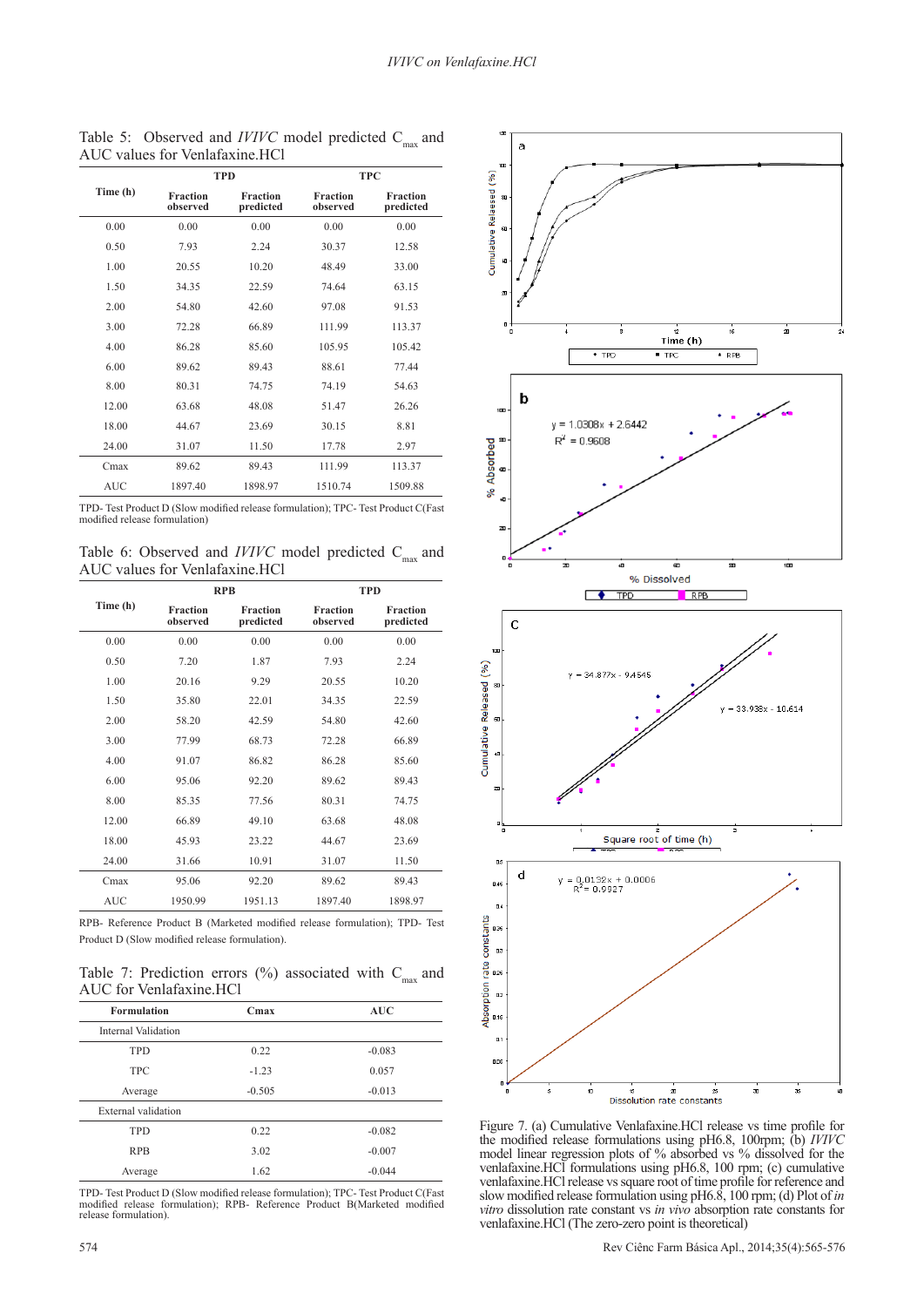of this data was taken as the first order rate constant for absorption. Linear regression analysis was applied to the  $IVIVC$  plots and the coefficient of correlation  $(r^2)$ , slope and intercept values calculated are presented in Figures 7c and 7d. The correlation coefficient  $(r^2)$  0.9927 obtained shows a good linear regression relationship.

The observed and the  $IVIVC$  model predicted  $C_{\text{max}}$ and AUC values for the drug are presented in Table 6. The percentage prediction errors for  $C_{\text{max}}$  and AUC were calculated and are presented in Tables 7. The  $\text{C}_{\text{max}}$  and AUC prediction errors values for the TPD and RPB formulations are very close to the observed mean values.

The  $C_{\text{max}}$  and AUC prediction error are within the specified limit and hence, the *IVIVC* is considered as validated, both in terms of internal and external validation.

# **CONCLUSION**

Assumed *IVIVC* model for Venlafaxine.HCl modified release capsule was generated using literature information and in house bio study. A target *in vitro* profile was generated from the *IVIVC* model. Assumed *IVIVC* was developed and a target profile in biorelevant media was selected for the formulation development. The prediction errors obtained were within the limits. Based on the target profile, a pharmacokinetic profile was predicted for formulation TPD and TPC. It was identified that formulation TPD is the best formulation to develop once daily modified release formulation of Venlafaxine.HCl. Assumed *IVIVC* was successfully utilized in product development.

# **REFERENCES**

Amidon G L, Lennernas H, Shah V P, Crison J R. A theoretical basis for a biopharmaceutical drug classification: The correlation of *in vitro* drug product dissolution and *in vivo* bioavailability. Pharm Res. 1995a;12(3):413.

Amidon G L, Lennernas H, Shah VP, Crison J R. A theoretical basis for a biopharmaceutical drug classification: The correlation of *in vitro* drug product dissolution and *in vivo* bioavailability. Pharm Res. 1995b;12(3):413–420.

Bankim C N, Sandipan R, Bhaskar M, Kailash C M, Dharmedra A, Manju M, Swati J, Stuti S, Arti S, Priya S. *In vitro*–*In vivo* Correlation: Application in pharmaceutical development of various dosages forms. J Chem Pharm Res. 2011;3(5):550-64.

Dressman J B, Amidon G L, Reppas C, Shah V P. Dissolution testing as a prognostic tool for oral drug absorption, immediate release dosage forms. Pharm. Res. 1999;15(1):11-22.

Galia E, Nicolaides E, Horter D, Lobenberg R, Reppas C, Dressman B. Evaluation of various dissolution media for predicting *in vivo* performance of class I and class II drugs. Pharm Res. 1998;15(5):698-705.

Holliday SM, Benfield P. Venlafaxine: a review of its pharmacology and therapeutic potential in depression. Drugs 1995;49:280–94.

Hwang S S, Gorsline J J, Louie J, Dye D, Guinta D, Hamel L. *In vitro* and *in vivo* evaluation of a once-daily controlled release Pseudoephedrine product. J Clin Pharmacol. 1995;35(3):259-67.

Lake O A, Olling M, Barends D M. *In vitro*/*in vivo* correlations of dissolution data of carbamazepine immediate release tablets with pharmacokinetic data obtained in healthy volunteers. Eur J Pharm Biopharm. 1999;48(1):13-9.

Leeson L J. *In vitro*/ *in vivo* correlations. Drug Inf J., 1995;29:903-15.

Modi N B, Lam A, Lindemulder E, Wang B, Gupta S K. Application of *in vitro*-*in vivo* correlation (*IVIVC*) in setting formulation release specifications, Biopharm Drug Dispos. 2000;21(8):321-6.

Morton W A, Sonne S C, Verga M A. Venlafaxine: a structurally unique and novel antidepressant. Ann Pharmacother. 1995;29(4):387–95.

Rackley R J. Examples of *in vitro*-*in vivo* relationships with a diverse range of quality. In: Young D B, Devane J G, Butler J (Eds). *In vitro*-*In vivo* Correlations. New York: Springer, Plenum Press; 1997. Advances in Experimental Medicine and Biology. 1997;423:1-15.

Radovanovic J, Duric Z, Jovanovic M, Ibric S, Petrovic M. An attempt to establish an *in vitro*-*in vivo* correlation: case of paracetamol immediate-release tablets. Eur J Drug Metab Pharmacokinet. 1998;23(1):33.

Shargel L, Yu A B C. Applied Biopharmaceutics and Pharmacokinetics. East Norwark, Connecticut: Appleton & Lange; 1993.

Sievert B, Siewert M. Dissolution tests for ER products. Dissolution Technol.. 1998;5(4):art.1.html.

Strickley R G. Parenteral formulations of small molecules therapeutics marketed in the United States– Part I. PDA J Pharm Sci Technol. 1999;53:324-49.

Suvakanta D, Padala NM, Lilakanta N, Prasanta C. Kinetic Modeling On Drug Release From Controlled Drug Delivery Systems. Acta Pol Pharma-Drug Res. 2010;67(3):217-23.

Uppoor V R S. Regulatory perspectives on *in vitro* (dissolution)/*in vivo* (bioavailability) correlations. J Control Rel. 2001;72:127-32.

U.S. Department of Health and Human Services. Guidance for industries. Extended Release Solid Oral Dosage Forms: Development, Evaluation and Application of *In vitro*/*In vivo* correlations. Food and Drug Administration, Center for Drug Evaluation and Research (CDER), Rockville, MD. 1997a.